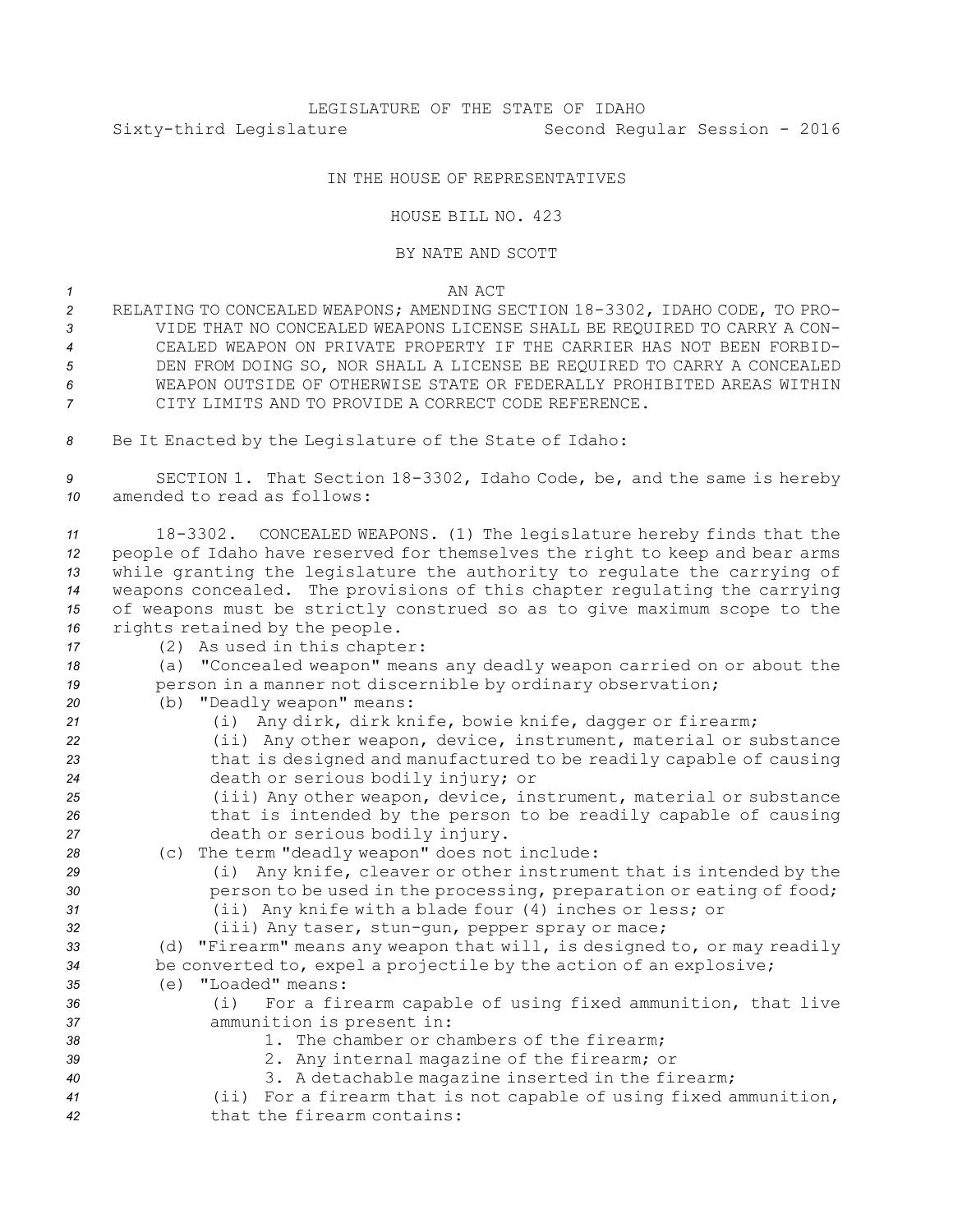1. A propellant charge; and 2 2. A priming cap or primer cap. (3) No person shall carry concealed weapons on or about his person with- out <sup>a</sup> license to carry concealed weapons, except: (a) In the person's place of abode or fixed place of business; (b) On property in which the person has any ownership or leasehold in-*7* terest; (c) On private property where the person has permission not been for- bidden to carry concealed weapons from any person with an ownership or leasehold interest; (d) Outside the limits of or confines of any city; or (e) Outside of otherwise state or federally prohibited areas within city limits. (4) Subsection (3) of this section shall not apply to restrict or pro- hibit the carrying or possession of: (a) Any deadly weapon located in plain view; (b) Any lawfully possessed shotgun or rifle; (c) A firearm that is not loaded and is concealed in <sup>a</sup> motor vehicle; (d) A firearm that is not loaded and is secured in <sup>a</sup> case; and (e) <sup>A</sup> firearm that is disassembled or permanently altered such that it is not readily operable. (5) The requirement to secure <sup>a</sup> license to carry concealed weapons un- der this section shall not apply to the following persons: (a) Officials of <sup>a</sup> city, county or the state of Idaho; (b) Any publicly elected Idaho official; (c) Members of the armed forces of the United States or of the national guard when in performance of official duties; (d) Criminal investigators of the attorney general's office and crim- inal investigators of <sup>a</sup> prosecuting attorney's office, prosecutors and their deputies; (e) Any peace officer as defined in section 19-5101(d), Idaho Code, in good standing; (f) Retired peace officers or detention deputies with at least ten (10) years of service with the state or <sup>a</sup> political subdivision as <sup>a</sup> peace of- ficer or detention deputy and who have been certified by the peace offi- cer standards and training council; (g) Any person who has physical possession of his valid license or per- mit authorizing him to carry concealed weapons from another state; and (h) Any person who has physical possession of <sup>a</sup> valid license or permit from <sup>a</sup> local law enforcement agency or court of the United States autho- rizing him to carry concealed weapons. (6) The sheriff of the county of the applicant's residence or, if the applicant has obtained <sup>a</sup> protection order pursuant to chapter 63, title 39, Idaho Code, the sheriff of <sup>a</sup> county where the applicant is temporarily resid- ing may issue <sup>a</sup> temporary emergency license for good cause pending review of an application made under subsection (7) of this section. Temporary emer- gency licenses must be easily distinguishable from regular licenses. <sup>A</sup> tem- porary emergency license shall be valid for not more than ninety (90) days. (7) The sheriff of <sup>a</sup> county, on behalf of the state of Idaho, must, within ninety (90) days after the filing of <sup>a</sup> license application by any per-

2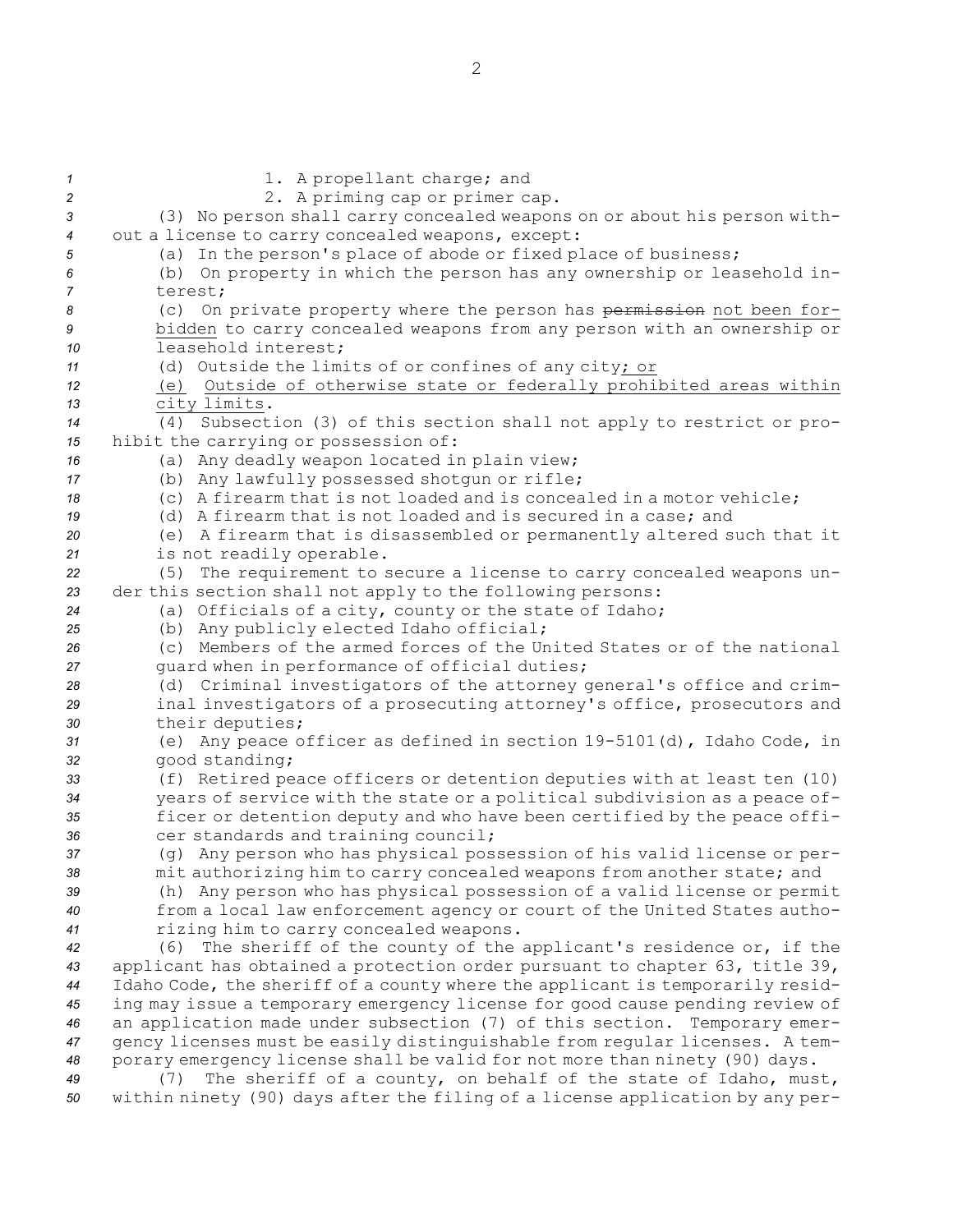son who is not disqualified as provided herein from possessing or receiving <sup>a</sup> firearm under state or federal law, issue <sup>a</sup> license to the person to carry concealed weapons on his person within this state. Such license shall be valid for five (5) years from the date of issuance.

 (8) The sheriff must make license applications readily available at the office of the sheriff, at other public offices in his or her jurisdiction and on the website of the Idaho state police. The license application shall be in <sup>a</sup> form to be prescribed by the director of the Idaho state police and must meet the following requirements:

 (a) The license application shall require the applicant's name, ad- dress, description, signature, date of birth, place of birth, military status, citizenship and the driver's license number or state identi- fication card number if used for identification in applying for the license. Provided however, that if the applicant is not <sup>a</sup> United States citizen and is legally in the United States, the application must also require any alien or admission number issued to the applicant by United States immigration and customs enforcement or any successor agency;

*<sup>18</sup>* (b) The license application may ask the applicant to disclose his *<sup>19</sup>* social security number but must indicate that disclosure of the appli-*<sup>20</sup>* cant's social security number is optional; and

*<sup>21</sup>* (c) The license application must contain <sup>a</sup> warning that substantially *22* reads as follows:

 CAUTION: Federal law and state law on the possession of weapons and firearms differ. If you are prohibited by federal law from possess- ing <sup>a</sup> weapon or <sup>a</sup> firearm, you may be prosecuted in federal court. <sup>A</sup> state permit is not <sup>a</sup> defense to <sup>a</sup> federal prosecution.

*<sup>27</sup>* (9) The sheriff may require the applicant to demonstrate familiarity *<sup>28</sup>* with <sup>a</sup> firearm and must accept any one (1) of the following as evidence of the *<sup>29</sup>* applicant's familiarity with <sup>a</sup> firearm:

*<sup>30</sup>* (a) Completion of any hunter education or hunter safety course approved *<sup>31</sup>* by the department of fish and game or <sup>a</sup> similar agency of another state;

*<sup>32</sup>* (b) Completion of any national rifle association firearms safety or *<sup>33</sup>* training course or any national rifle association hunter education *<sup>34</sup>* course or any equivalent course;

 (c) Completion of any firearms safety or training course or class available to the general public offered by <sup>a</sup> law enforcement agency, community college, college, university or private or public institu- tion or organization or firearms training school, utilizing instruc- tors certified by the national rifle association or the Idaho state *<sup>40</sup>* police;

 (d) Completion of any law enforcement firearms safety or training course or class offered for security guards, investigators, special deputies, or offered for any division or subdivision of <sup>a</sup> law enforce-ment agency or security enforcement agency;

*<sup>45</sup>* (e) Evidence of equivalent experience with <sup>a</sup> firearm through partici-*<sup>46</sup>* pation in organized shooting competition or military service;

*<sup>47</sup>* (f) Is currently licensed to carry concealed weapons pursuant to this *<sup>48</sup>* section, unless the license has been revoked for cause;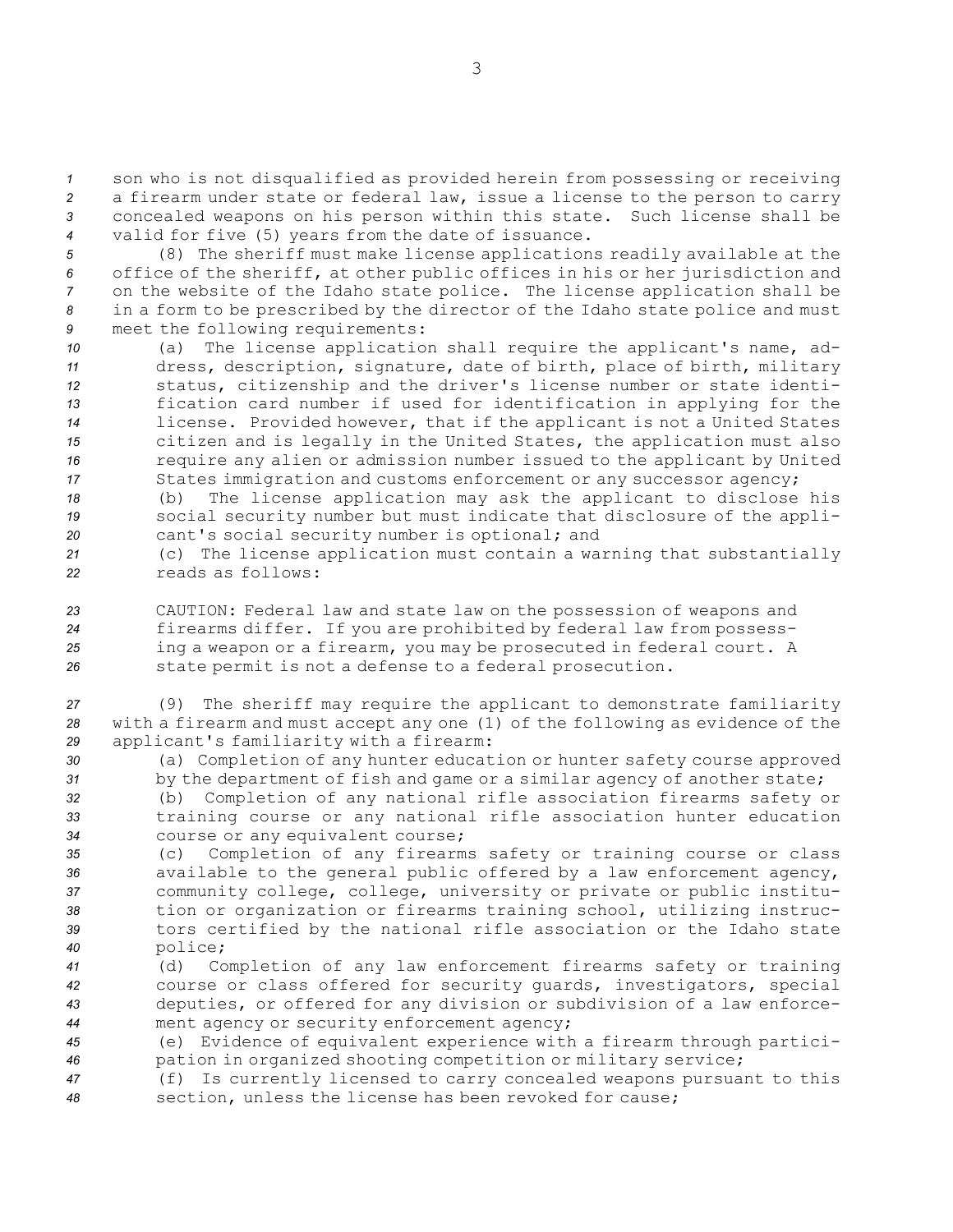*<sup>1</sup>* (g) Completion of any firearms training or safety course or class con-*<sup>2</sup>* ducted by <sup>a</sup> state certified or national rifle association certified *3* firearms instructor; or

*<sup>4</sup>* (h) Other training that the sheriff deems appropriate.

 (10) Any person applying for original issuance of <sup>a</sup> license to carry concealed weapons must submit his fingerprints with the completed license application. Within five (5) days after the filing of an application, the sheriff must forward the applicant's completed license application and fin- gerprints to the Idaho state police. The Idaho state police must conduct <sup>a</sup> national fingerprint-based records check, an inquiry through the national instant criminal background check system and <sup>a</sup> check of any applicable state database, including <sup>a</sup> check for any mental health records for conditions or commitments that would disqualify <sup>a</sup> person from possessing <sup>a</sup> firearm under state or federal law, and return the results to the sheriff within sixty (60) days. If the applicant is not <sup>a</sup> United States citizen, an immigration alien query must also be conducted through United States immigration and customs enforcement or any successor agency. The sheriff shall not issue <sup>a</sup> license before receiving the results of the records check and must deny <sup>a</sup> license if the applicant is disqualified under any of the criteria listed in subsection (11) of this section. The sheriff may deny <sup>a</sup> license to carry concealed weapons to an alien if background information is not attainable or verifiable.

*<sup>23</sup>* (11) <sup>A</sup> license to carry concealed weapons shall not be issued to any per-*24* son who:

*<sup>25</sup>* (a) Is under twenty-one (21) years of age, except as otherwise provided *26* in this section;

*<sup>27</sup>* (b) Is formally charged with <sup>a</sup> crime punishable by imprisonment for <sup>a</sup> 28 term exceeding one (1) year;

*<sup>29</sup>* (c) Has been adjudicated guilty in any court of <sup>a</sup> crime punishable by *<sup>30</sup>* imprisonment for <sup>a</sup> term exceeding one (1) year;

- *<sup>31</sup>* (d) Is <sup>a</sup> fugitive from justice;
- *<sup>32</sup>* (e) Is an unlawful user of marijuana or any depressant, stimulant or *<sup>33</sup>* narcotic drug, or any controlled substance as defined in 21 U.S.C. sec-*34* tion 802;

*<sup>35</sup>* (f) Is currently suffering from or has been adjudicated as having suf-36 **fered from any of the following conditions, based on substantial evi-***37* dence:

*<sup>38</sup>* (i) Lacking mental capacity as defined in section 18-210, Idaho *39* Code;

*<sup>40</sup>* (ii) Mentally ill as defined in section 66-317, Idaho Code;

- *<sup>41</sup>* (iii) Gravely disabled as defined in section 66-317, Idaho Code; *42* or
- *<sup>43</sup>* (iv) An incapacitated person as defined in section 15-5-101, *44* Idaho Code.

*<sup>45</sup>* (g) Has been discharged from the armed forces under dishonorable condi-*46* tions;

 (h) Has been adjudicated guilty of or received <sup>a</sup> withheld judgment or suspended sentence for <sup>a</sup> crime of violence constituting <sup>a</sup> misdemeanor or <sup>a</sup> crime that would disqualify him from obtaining <sup>a</sup> concealed weapons license, unless three (3) years have elapsed since entry of judgment or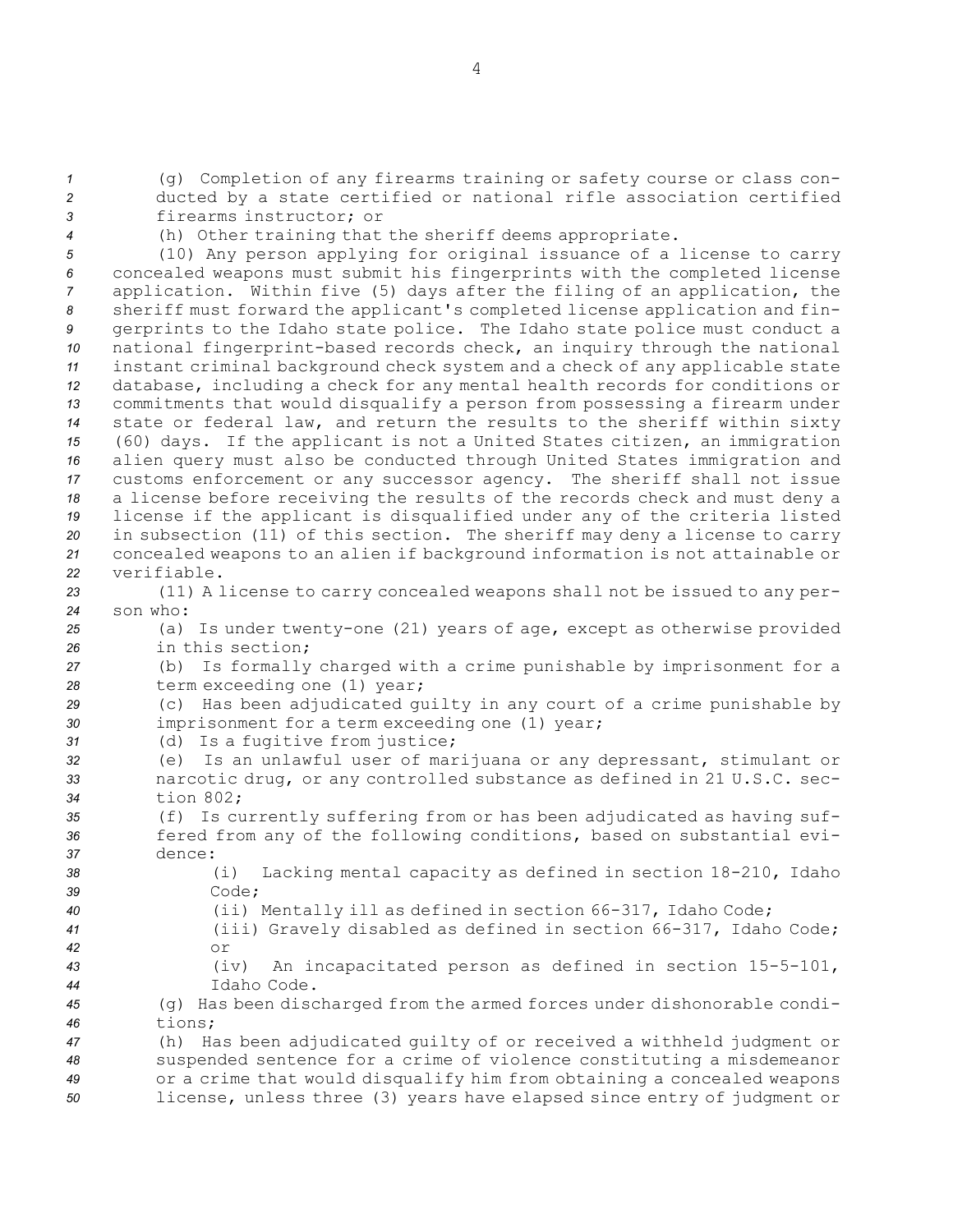successful completion of probation prior to the date on which the appli- cation is submitted; (i) Is an alien illegally in the United States; (j) Is <sup>a</sup> person who having been <sup>a</sup> citizen of the United States has re- nounced his or her citizenship; (k) Is free on bond or personal recognizance pending trial, appeal or sentencing for <sup>a</sup> crime which would disqualify him from obtaining <sup>a</sup> con- cealed weapons license; (l) Is subject to <sup>a</sup> protection order issued under chapter 63, title 39, Idaho Code, that restrains the person from harassing, stalking or threatening an intimate partner of the person or child of the intimate partner or person, or engaging in other conduct that would place an intimate partner in reasonable fear of bodily injury to the partner or child; or (m) Is for any other reason ineligible to own, possess or receive <sup>a</sup> firearm under the provisions of Idaho or federal law. In making <sup>a</sup> determination in relation to an applicant's eligibility under this sub- section, the sheriff shall not consider: (i) <sup>A</sup> conviction, guilty plea or adjudication that has been nul- lified by expungement, pardon, setting aside or other comparable procedure by the jurisdiction where the conviction, guilty plea or adjudication occurred or in respect of which conviction, guilty plea or adjudication the applicant's civil right to bear arms ei- ther specifically or in combination with other civil rights has been restored under operation of law or legal process; or (ii) Except as provided for in paragraph (f) of this subsection, an adjudication of mental defect, incapacity or illness or an in- voluntary commitment to <sup>a</sup> mental institution if the applicant's civil right to bear arms has been restored under operation of law or legal process. (12) <sup>A</sup> license to carry concealed weapons must be in <sup>a</sup> form substan- tially similar to that of the Idaho driver's license and must meet the following specifications: (a) The license must provide the licensee's name, address, date of birth and the driver's license number or state identification card num- ber if used for identification in applying for the license; (b) The license must bear the licensee's signature and picture; and (c) The license must provide the date of issuance and the date on which the license expires. (13) Upon issuing <sup>a</sup> license under the provisions of this section, the sheriff must notify the Idaho state police within three (3) business days on <sup>a</sup> form or in <sup>a</sup> manner prescribed by the Idaho state police. Information re- lating to an applicant or licensee received or maintained pursuant to this section by the sheriff or Idaho state police is confidential and exempt from disclosure under section 9-340B 74-105, Idaho Code. (14) The fee for original issuance of <sup>a</sup> license shall be twenty dollars (\$20.00), which the sheriff must retain for the purpose of performing the du-ties required in this section. The sheriff may collect the actual cost of any

*<sup>49</sup>* additional fees necessary to cover the cost of processing fingerprints law-*<sup>50</sup>* fully required by any state or federal agency or department, and the actual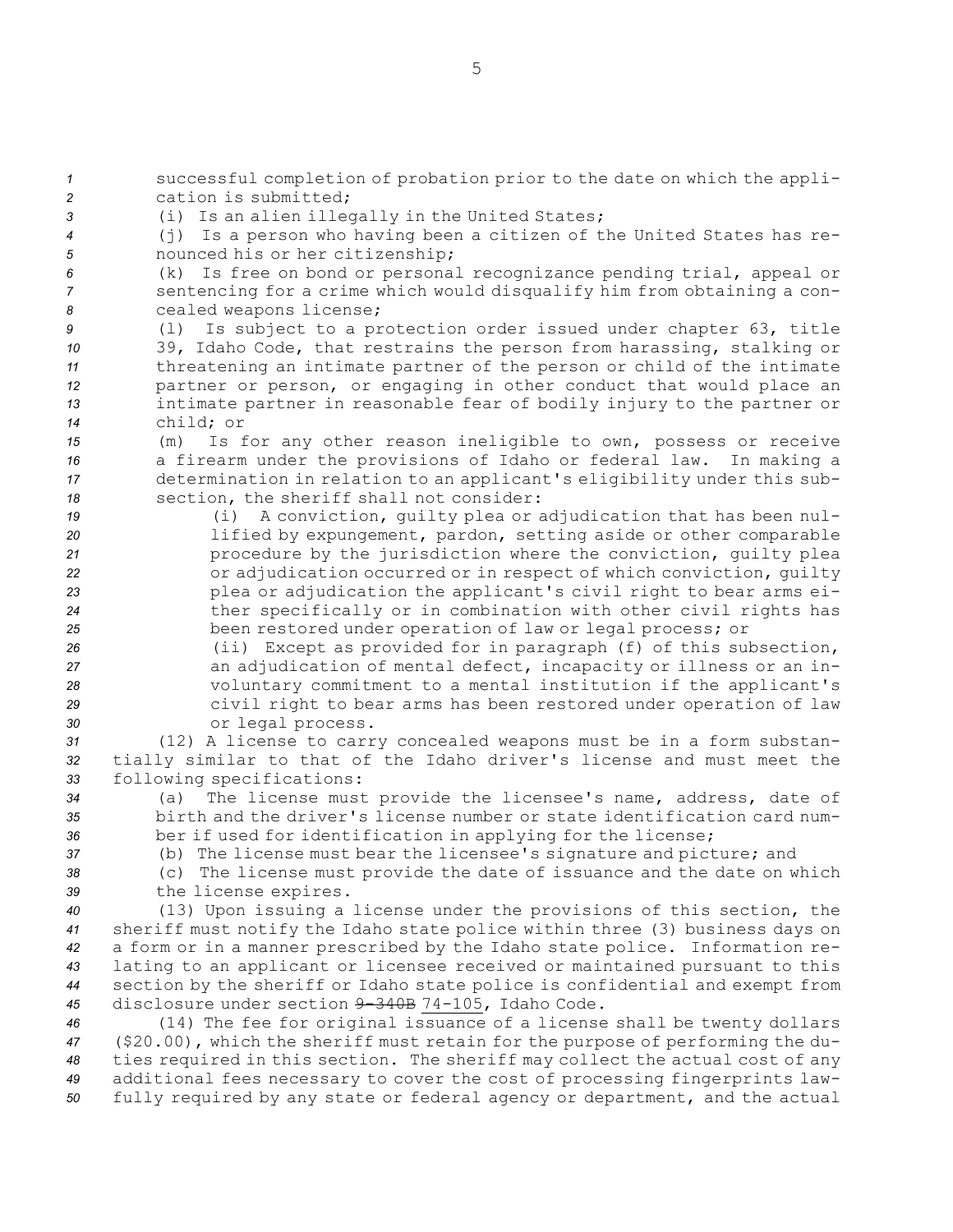cost of materials for the license lawfully required by any state agency or department, which costs must be paid to the state. The sheriff must provide the applicant with <sup>a</sup> copy of the results of the fingerprint-based records check upon request of the applicant.

 (15) The fee for renewal of the license shall be fifteen dollars (\$15.00), which the sheriff must retain for the purpose of performing the du- ties required in this section. The sheriff may collect the actual cost of any additional fees necessary to cover the processing costs lawfully required by any state or federal agency or department, and the actual cost of materials for the license lawfully required by any state agency or department, which costs must be paid to the state.

 (16) Every license that is not, as provided by law, suspended, revoked or disqualified in this state shall be renewable at any time during the ninety (90) day period before its expiration or within ninety (90) days after the expiration date. The sheriff must mail renewal notices ninety (90) days prior to the expiration date of the license. The sheriff shall require the licensee applying for renewal to complete an application. The sheriff must submit the application to the Idaho state police for <sup>a</sup> records check of state and national databases. The Idaho state police must conduct the records check and return the results to the sheriff within thirty (30) days. The sheriff shall not issue <sup>a</sup> renewal before receiving the results of the records check and must deny <sup>a</sup> license if the applicant is disqualified under any of the criteria provided in this section. <sup>A</sup> renewal license shall be valid for <sup>a</sup> period of five (5) years. <sup>A</sup> license so renewed shall take effect on the ex- piration date of the prior license. <sup>A</sup> licensee renewing ninety-one (91) days to one hundred eighty (180) days after the expiration date of the license must pay <sup>a</sup> late renewal penalty of ten dollars (\$10.00) in addition to the renewal fee unless waived by the sheriff, except that any licensee serving on active duty in the armed forces of the United States during the renewal period shall not be required to pay <sup>a</sup> late renewal penalty upon renewing ninety-one (91) days to one hundred eighty (180) days after the expiration date of the license. After one hundred eighty-one (181) days, the licensee must submit an initial application for <sup>a</sup> license and pay the fees prescribed in subsection (14) of this section. The renewal fee and any penalty shall be paid to the sheriff for the purpose of enforcing the provisions of this chapter. Upon renewing <sup>a</sup> license under the provisions of this section, the sheriff must notify the Idaho state police within five (5) days on <sup>a</sup> form or in <sup>a</sup> manner prescribed by the Idaho state police.

 (17) No city, county or other political subdivision of this state shall modify or add to the requirements of this section, nor shall <sup>a</sup> city, county or political subdivision ask the applicant to voluntarily submit any infor- mation not required in this section. <sup>A</sup> civil action may be brought to enjoin <sup>a</sup> wrongful refusal to issue <sup>a</sup> license or <sup>a</sup> wrongful modification of the re- quirements of this section. The civil action may be brought in the county in which the application was made or in Ada county at the discretion of the peti- tioner. Any person who prevails against <sup>a</sup> public agency in any action in the courts for <sup>a</sup> violation of this section must be awarded costs, including rea-sonable attorney's fees incurred in connection with the legal action.

*<sup>49</sup>* (18) <sup>A</sup> county sheriff, deputy sheriff or county employee who issues <sup>a</sup> *<sup>50</sup>* license to carry <sup>a</sup> concealed weapon under this section shall not incur any